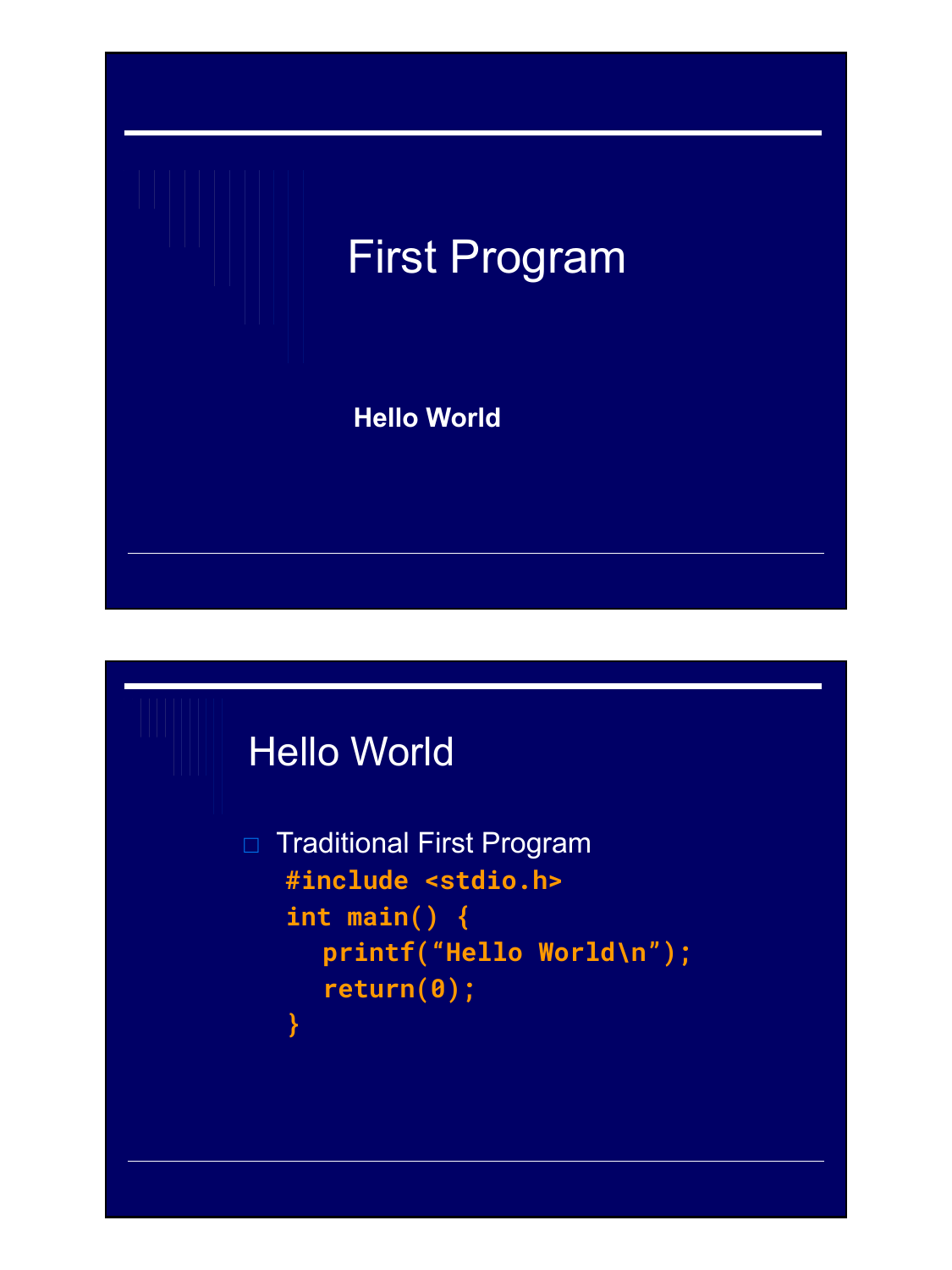## #include <stdio.h> □ This line **includes** the "standard I/O library" into your program.  $\Box$  C has files called .h or "include" files which give the compiler the information it needs for functions or constants used in your program.  $\Box$  In this case stdio.h has the prototype for printf. (Prototypes defines the function for the compiler)

## int main()  $\{ \}$

- □ All C language programs have a main function called "main". It's required.
- $\Box$  It's the function that the will be given control to first.
- $\Box$  Later you will be writing programs with more functions, but you will always start with main.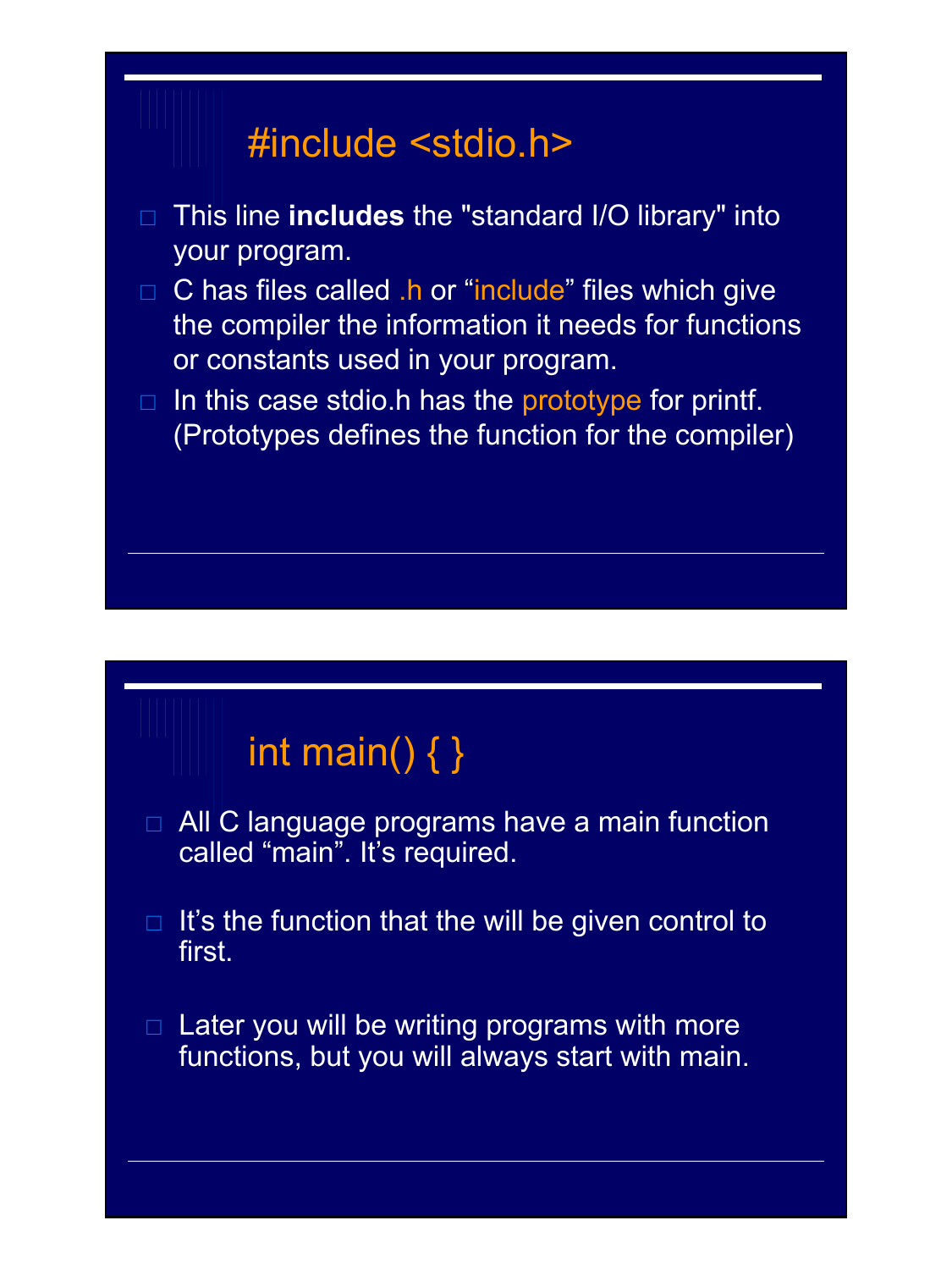## return(0); □ int is short for integer.  $\Box$  main usually is defined this way to allow for a return code. We usually just return 0.  $\blacksquare$  int main()  $\Box$  Returning zero means everything is all right. A non-zero code would have a particular meaning depending on the program. (like Error 404 on the web).



- $\Box$  print is the function we use to print information to the screen (standard output).
- $\Box$  We will learn more about it shortly, but the first parameter must be a string.
- □ The "\n" means "newline", like a pressing return when typing. (Notice it is a backward slash)
- $\Box$  Note the ';', it is required at the end of most lines of C code.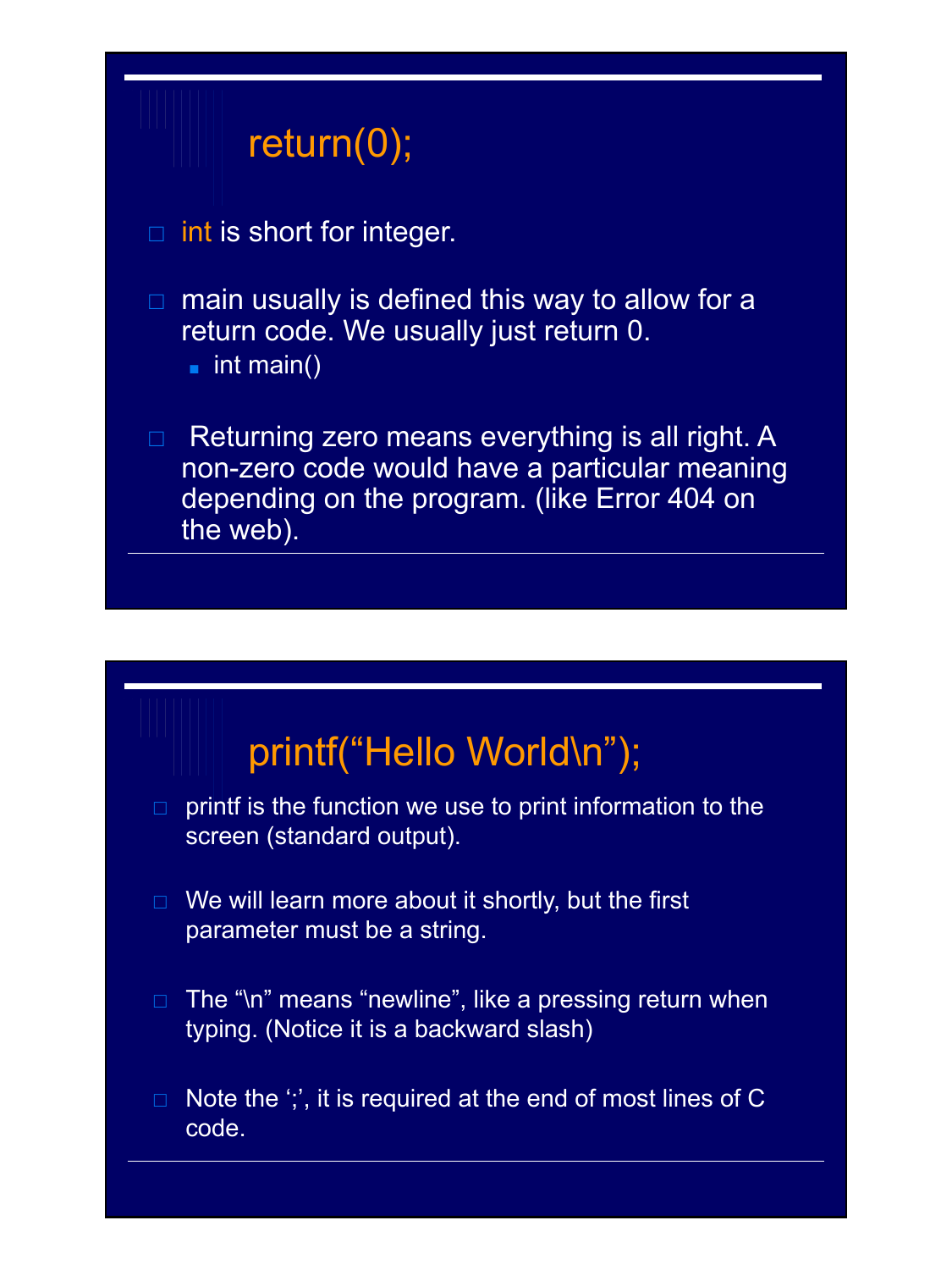